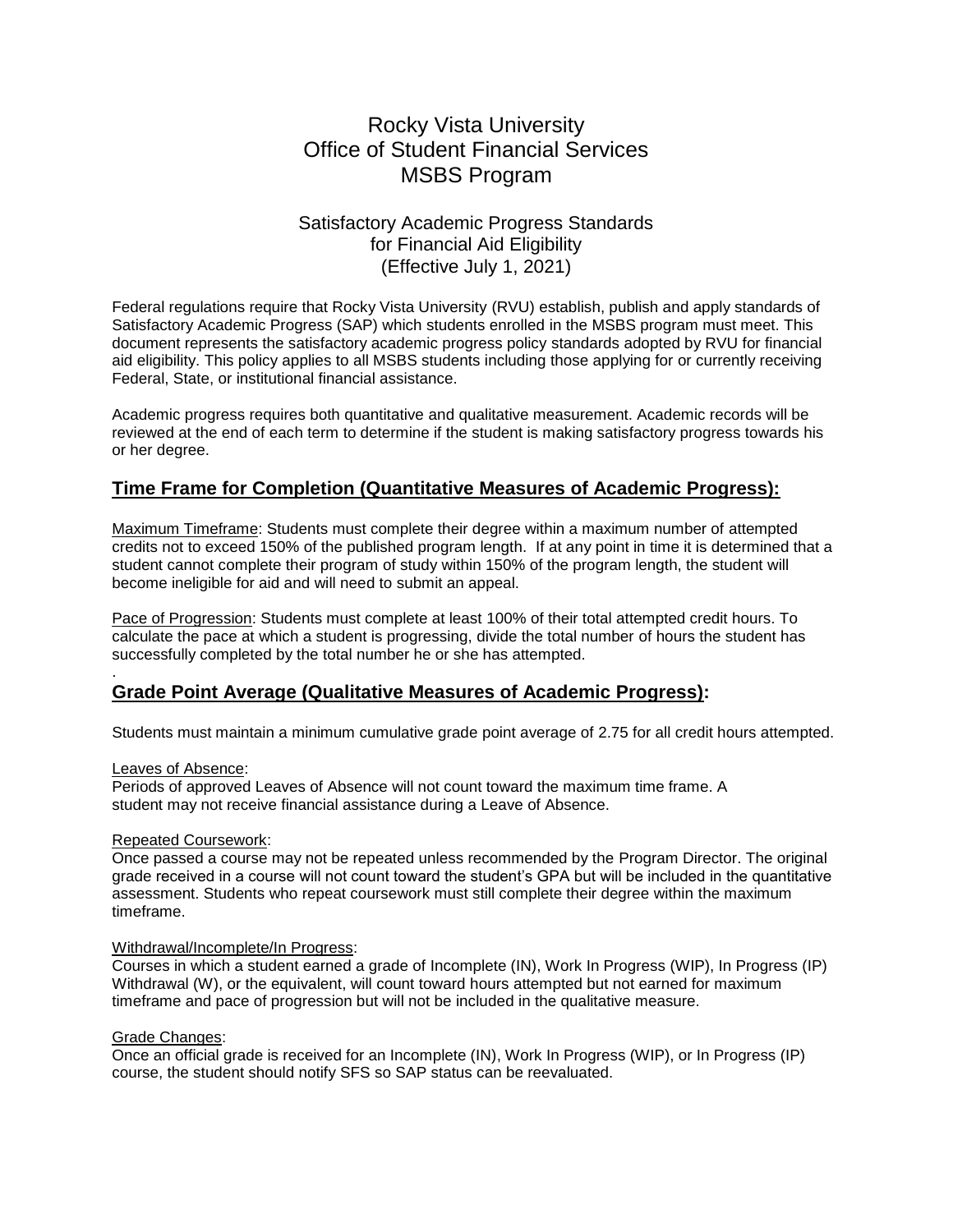# Noncredit Remedial Courses:

RVU does not offer noncredit remedial courses.

#### Transfer Students:

The MSBS program does not accept transfer credits from other programs.

### Summer Terms:

The MSBS program does not offer summer terms, therefore, it will not be included in the SAP assessment.

### Change in Program or Pursuit of a Second Degree:

If a student changes program of study or choses to pursue a second degree, credits and grades that do not count toward the new program will not be included in the SAP determination.

### Financial Aid Warning:

Rocky Vista University will use the standardized definition of Financial Aid Warning which is defined by the U.S. Department of Education as follows:

*Financial Aid Warning* is a "status a school assigns to a student who is failing to make satisfactory academic progress. The school reinstates eligibility for aid for one payment period and may do so without a student appeal."

### Financial Aid Probation:

Rocky Vista University will use the standardized definition of Financial Aid Probation which is defined by the U.S. Department of Education as follows:

*Financial Aid Probation* is a "status a school assigns to a student who is failing to make satisfactory academic progress and who successfully appeals. Eligibility for aid may be reinstated for one payment period."

Note that the University may have a different definition of "academic probation or warning." Refer to the Student Handbook and Catalog for more information on academic probation.

# **Procedure:**

The Office of Student Financial Services will review the academic progress of each financial aid recipient at the end of each term, prior to the disbursement of financial aid for the subsequent term. A student's entire academic record will be reviewed, which will include any periods of enrollment that the student did not receive financial aid assistance.

Any student who fails to maintain satisfactory academic progress as defined by this policy will be placed on Financial Aid Warning for one term. During that term, the student will continue to be eligible for aid. At the end of a term during which a student is on Financial Aid Warning, if the student still fails to meet any of the requirements, the student will become ineligible for aid and may submit an appeal to the Office of Student Financial Services. The Office of Student Financial Services will send a written notice to students who have not made satisfactory academic progress.

# **Reestablishing Eligibility:**

Appeals: A student may submit a written appeal documenting mitigating circumstances (e.g., serious illness of student or family member, death of a relative), within seven (7) calendar days of the determination of their unsatisfactory academic progress.